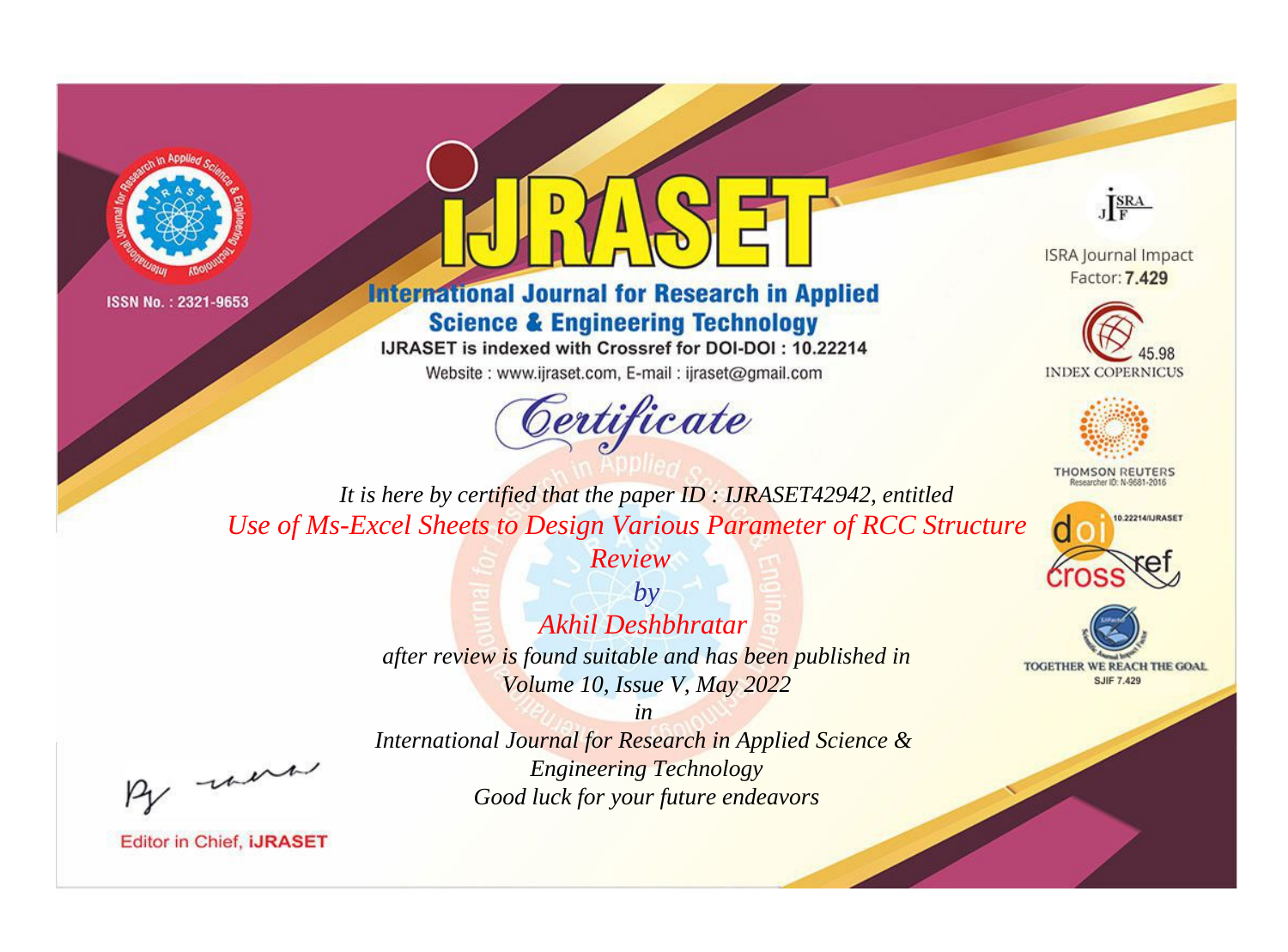



## **International Journal for Research in Applied Science & Engineering Technology**

IJRASET is indexed with Crossref for DOI-DOI: 10.22214

Website: www.ijraset.com, E-mail: ijraset@gmail.com



JERA

**ISRA Journal Impact** Factor: 7.429





**THOMSON REUTERS** 



TOGETHER WE REACH THE GOAL **SJIF 7.429** 

It is here by certified that the paper ID: IJRASET42942, entitled Use of Ms-Excel Sheets to Design Various Parameter of RCC Structure

Review

 $b\nu$ Ankita Madavi after review is found suitable and has been published in Volume 10, Issue V, May 2022

were

International Journal for Research in Applied Science & **Engineering Technology** Good luck for your future endeavors

 $in$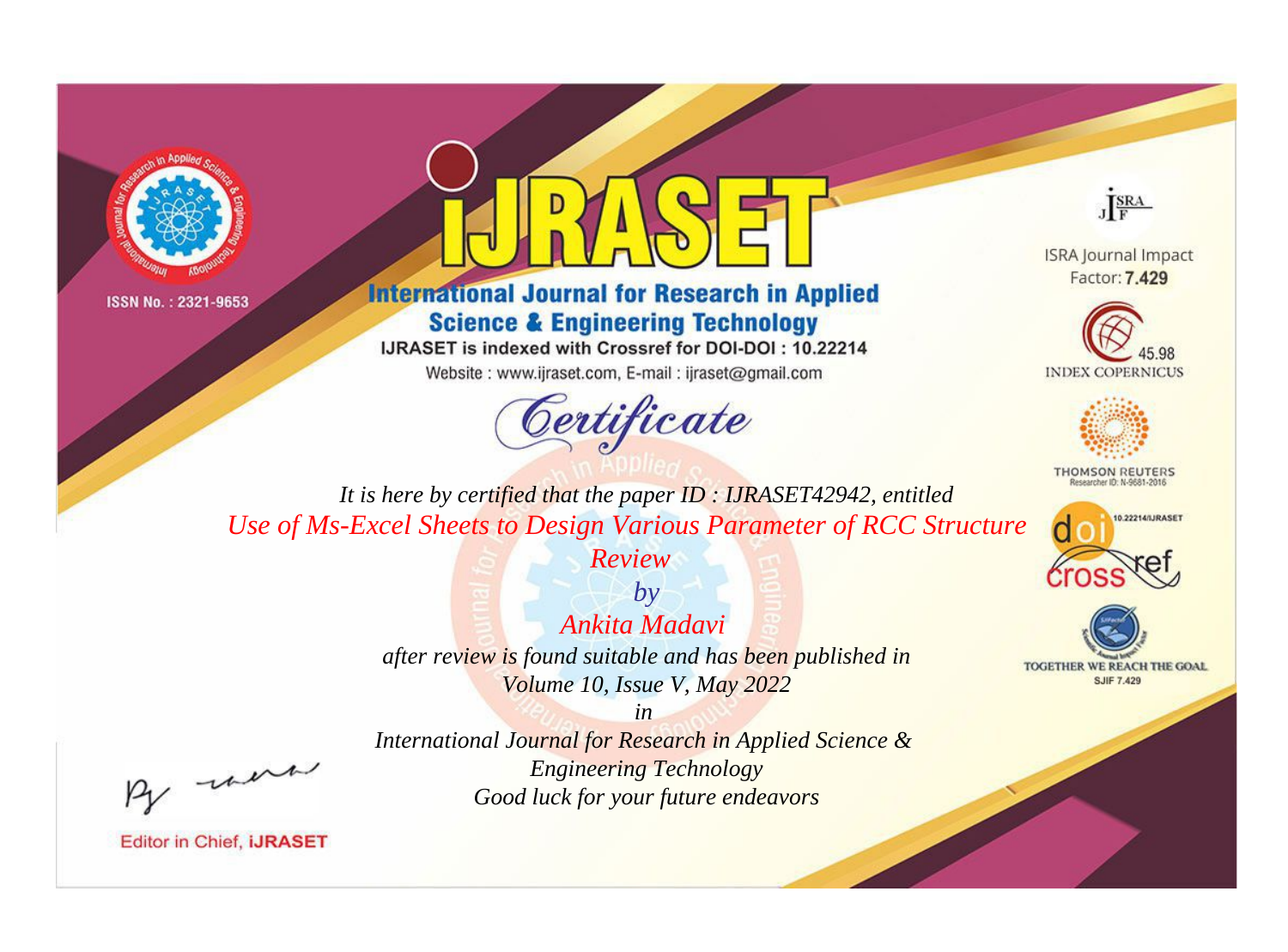



**International Journal for Research in Applied Science & Engineering Technology** 

IJRASET is indexed with Crossref for DOI-DOI: 10.22214

Website: www.ijraset.com, E-mail: ijraset@gmail.com





**ISRA Journal Impact** Factor: 7.429





**THOMSON REUTERS** 



TOGETHER WE REACH THE GOAL **SJIF 7.429** 

*It is here by certified that the paper ID : IJRASET42942, entitled Use of Ms-Excel Sheets to Design Various Parameter of RCC Structure* 

*Review*

*by Akanksha Meshram after review is found suitable and has been published in Volume 10, Issue V, May 2022*

, were

*International Journal for Research in Applied Science & Engineering Technology Good luck for your future endeavors*

*in*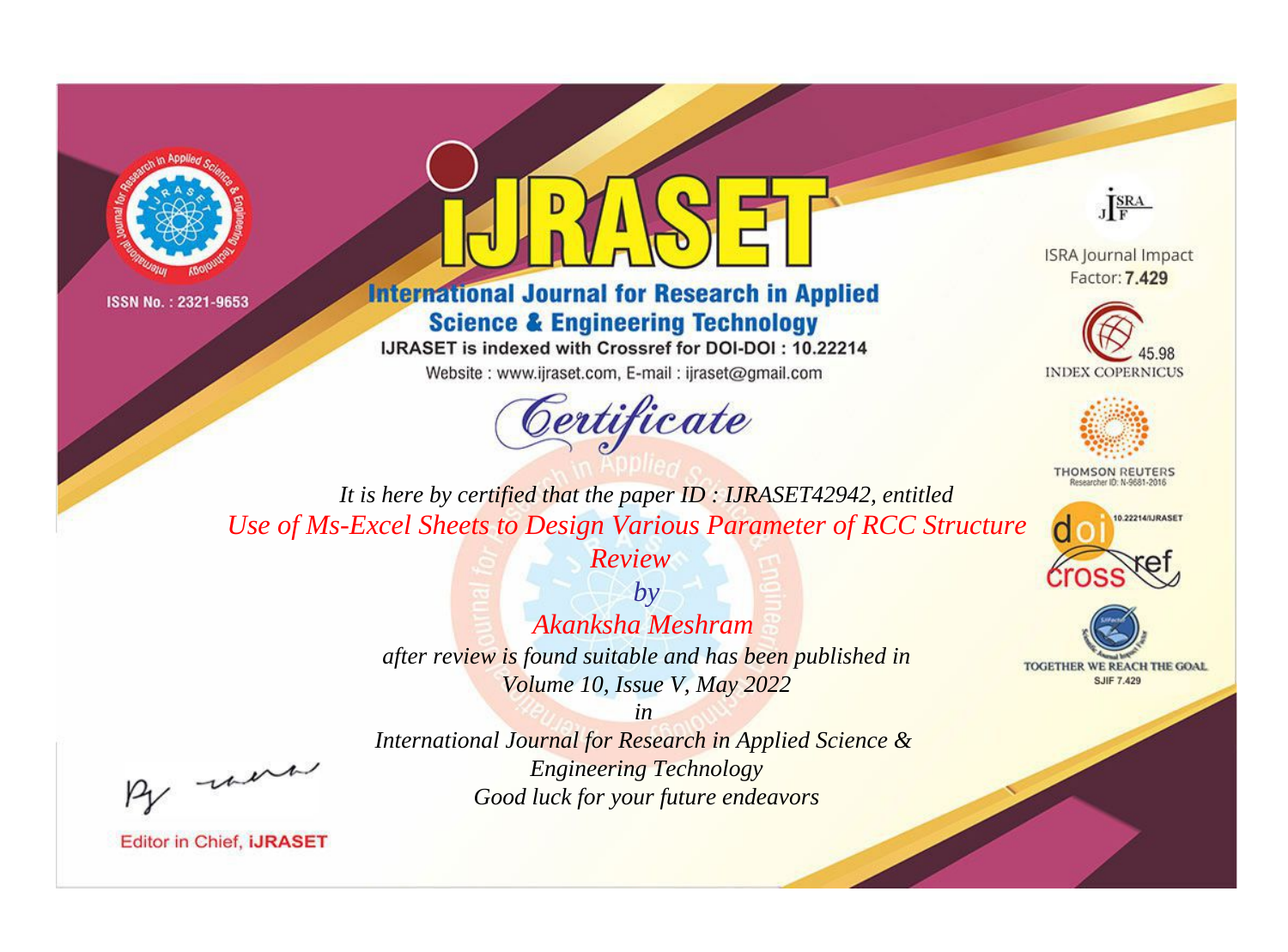



## **International Journal for Research in Applied Science & Engineering Technology**

IJRASET is indexed with Crossref for DOI-DOI: 10.22214

Website: www.ijraset.com, E-mail: ijraset@gmail.com





**ISRA Journal Impact** Factor: 7.429





**THOMSON REUTERS** 



TOGETHER WE REACH THE GOAL **SJIF 7.429** 

*It is here by certified that the paper ID : IJRASET42942, entitled Use of Ms-Excel Sheets to Design Various Parameter of RCC Structure* 

*Review*

*by Nirali Thakur after review is found suitable and has been published in Volume 10, Issue V, May 2022*

, un

*International Journal for Research in Applied Science & Engineering Technology Good luck for your future endeavors*

*in*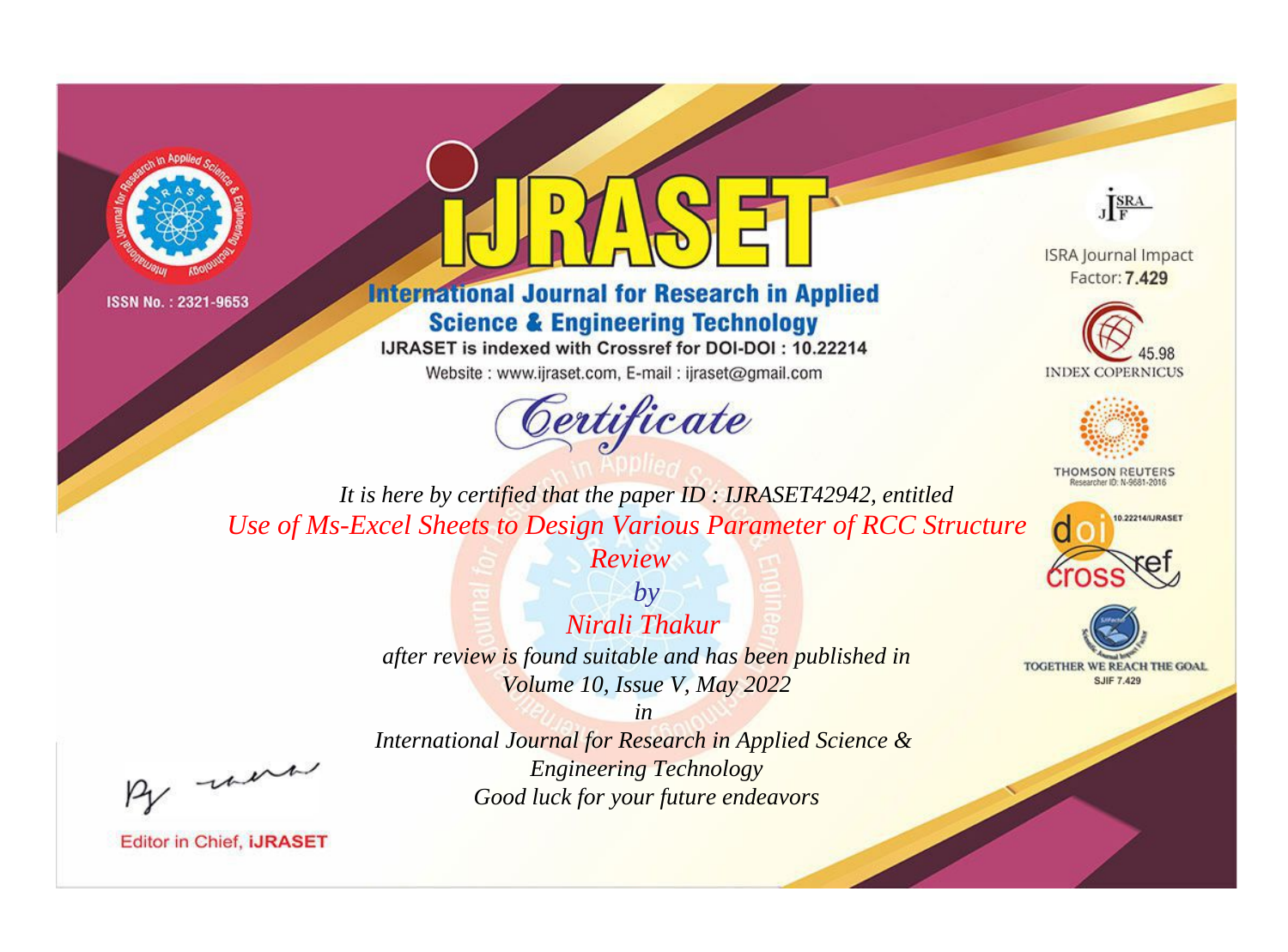



## **International Journal for Research in Applied Science & Engineering Technology**

IJRASET is indexed with Crossref for DOI-DOI: 10.22214

Website: www.ijraset.com, E-mail: ijraset@gmail.com





**ISRA Journal Impact** Factor: 7.429





**THOMSON REUTERS** 



TOGETHER WE REACH THE GOAL **SJIF 7.429** 

*It is here by certified that the paper ID : IJRASET42942, entitled Use of Ms-Excel Sheets to Design Various Parameter of RCC Structure* 

*Review*

*by Milind Kumbhare after review is found suitable and has been published in Volume 10, Issue V, May 2022*

, were

*International Journal for Research in Applied Science & Engineering Technology Good luck for your future endeavors*

*in*